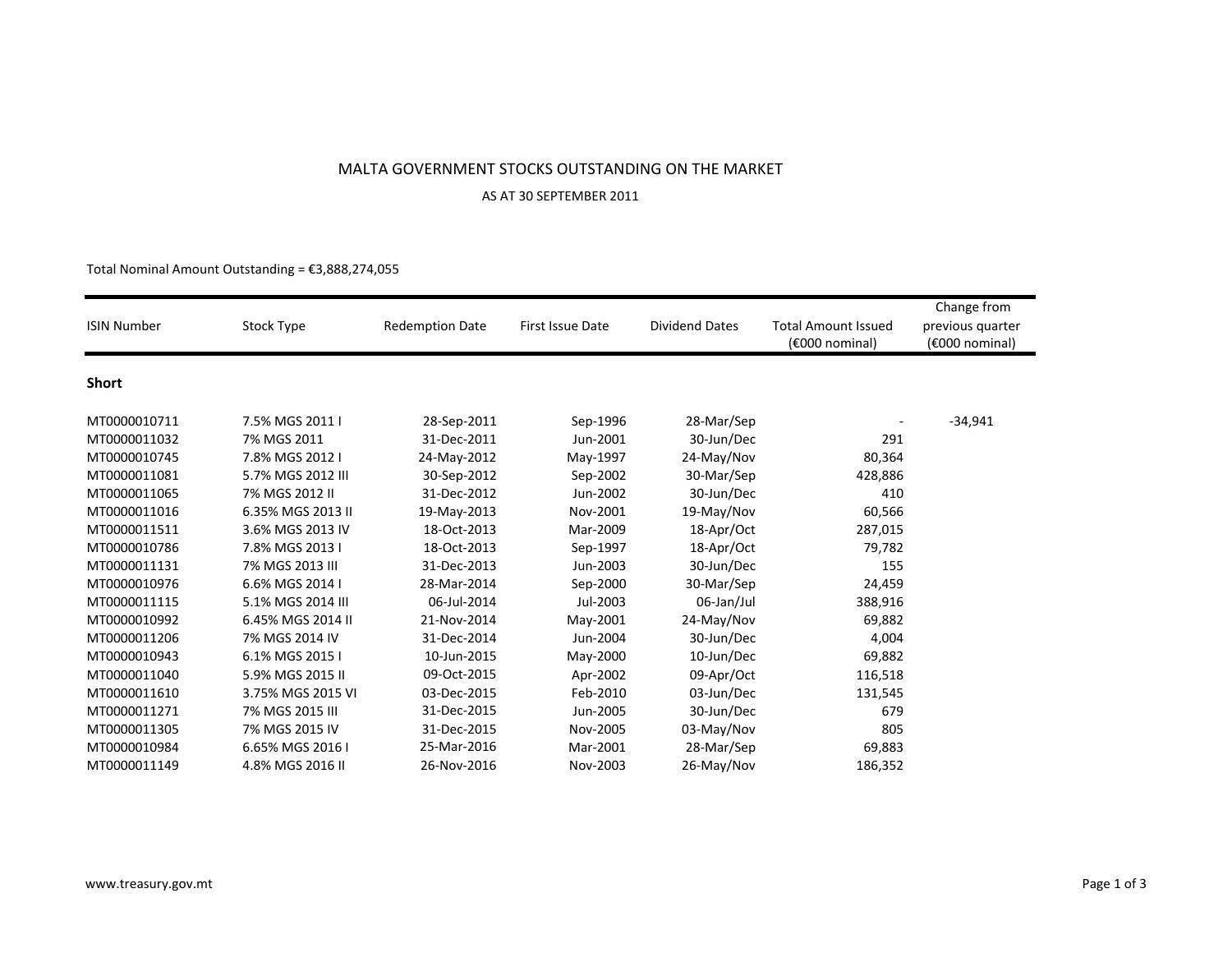| <b>ISIN Number</b>                                                           | Stock Type                                                                                | <b>Redemption Date</b>                                                  | First Issue Date                                         | <b>Dividend Dates</b>                                              | <b>Total Amount Issued</b><br>(€000 nominal) | Change from<br>previous quarter<br>(€000 nominal) |
|------------------------------------------------------------------------------|-------------------------------------------------------------------------------------------|-------------------------------------------------------------------------|----------------------------------------------------------|--------------------------------------------------------------------|----------------------------------------------|---------------------------------------------------|
| Short (cont.)                                                                |                                                                                           |                                                                         |                                                          |                                                                    |                                              |                                                   |
| MT0000011321<br>MT0000011719/11735<br>MT0000011347<br>MT0000011404           | 7% MGS 2016 III<br>4.25% MGS 2017 III<br>7% MGS 2017 I<br>7% MGS 2017 II                  | 31-Dec-2016<br>06-Nov-2017<br>31-Dec-2017<br>31-Dec-2017                | Jun-2006<br>Feb-2011<br>Feb-2007<br>Jun-2007             | 30-Jun/Dec<br>06-May/Nov<br>18-Feb/Aug<br>30-Jun/Dec               | 3,391<br>204,983<br>669<br>10,339            |                                                   |
| <b>Medium</b>                                                                |                                                                                           |                                                                         |                                                          |                                                                    |                                              |                                                   |
| MT0000010828<br>MT0000011438<br>MT0000011461<br>MT0000010901<br>MT0000011545 | 7.8% MGS 2018 I<br>7% MGS 2018 II<br>7% MGS 2018 III<br>6.6% MGS 2019 I<br>7% MGS 2019 II | 15-Jul-2018<br>31-Dec-2018<br>31-Dec-2018<br>01-Sep-2019<br>31-Dec-2019 | Jun-1998<br>Apr-2008<br>Jun-2008<br>Aug-1999<br>Jun-2009 | 15-Jan/Jul<br>18-Apr/Oct<br>30-Jun/Dec<br>01-Mar/Sep<br>30-Jun/Dec | 163,057<br>327<br>6,543<br>102,493<br>13,670 |                                                   |
| MT0000011602<br>MT0000011370<br>MT0000011669<br>MT0000011164<br>MT0000011750 | 4.6% MGS 2020 II<br>5.2% MGS 2020 I<br>7% MGS 2020 III<br>5% MGS 2021 I<br>7% MGS 2021 II | 25-Apr-2020<br>10-Jun-2020<br>31-Dec-2020<br>08-Aug-2021<br>31-Dec-2021 | Nov-2009<br>Jun-2007<br>Jun-2010<br>May-2004<br>Jun-2011 | 25-Apr/Oct<br>10-Jun/Dec<br>30-Jun/Dec<br>08-Feb/Aug               | 158,327<br>52,407<br>431<br>458,845<br>466   |                                                   |
| MT0000011768<br>MT0000011172<br>MT0000011123                                 | 7% MGS 2021 III<br>5.1% MGS 2022 I<br>5.5% MGS 2023 I                                     | 31-Dec-2021<br>16-Aug-2022<br>06-Jul-2023                               | Jun-2011<br>Aug-2004<br>Jul-2003                         | 18-Jun/Dec<br>30-Jun/Dec<br>16-Feb/Aug<br>06-Jan/Jul               | 2,859<br>71,048<br>78,811                    |                                                   |
| Long<br>MT0000011651                                                         | 5.25% MGS 2030 I                                                                          | 23-Jun-2030                                                             | May-2010                                                 | 23-Jun/Dec                                                         | 440,166                                      |                                                   |